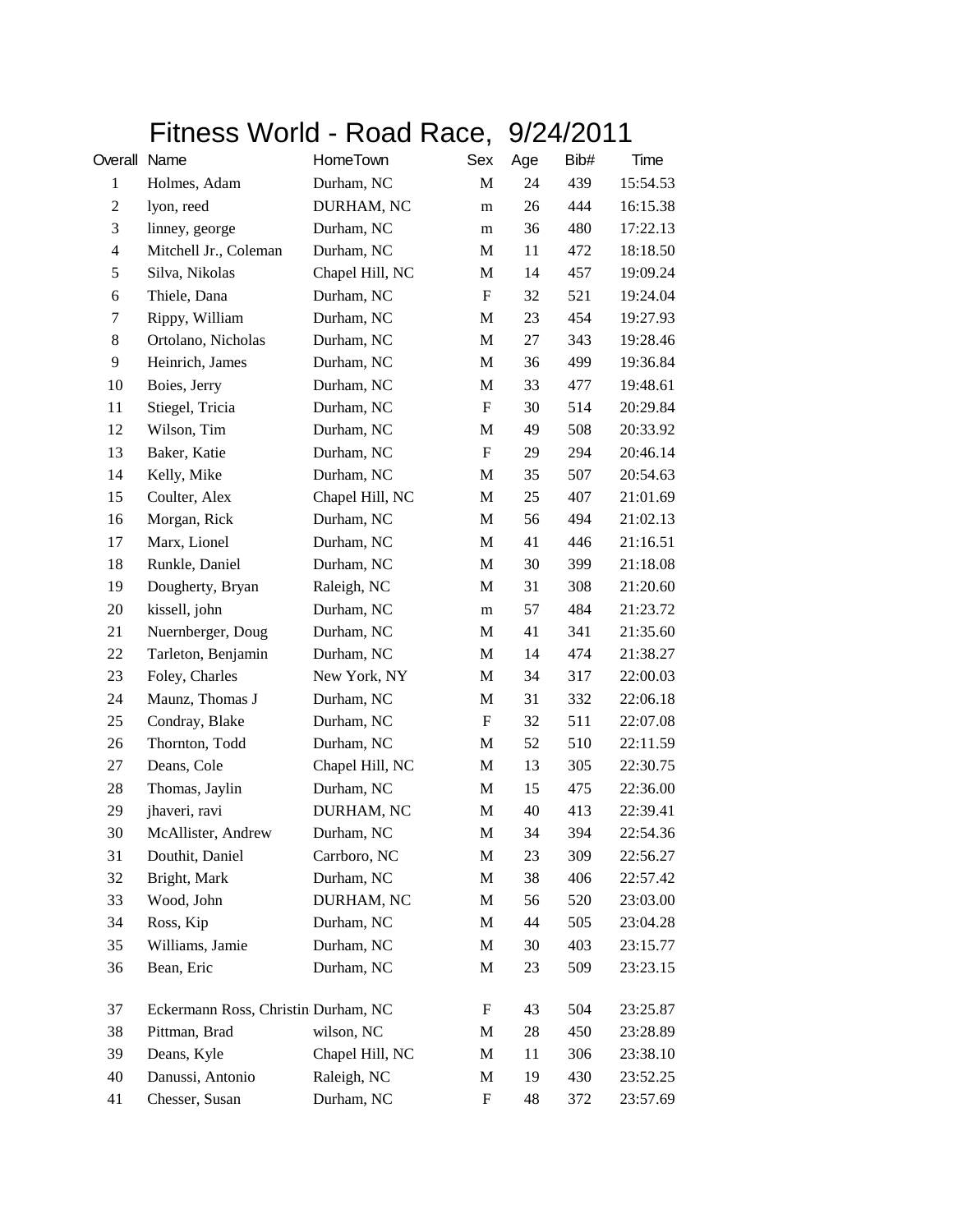| 42 | Hensley, Timothy D  | Durham, NC       | M                | 35 | 322 | 23:59.39 |
|----|---------------------|------------------|------------------|----|-----|----------|
| 43 | Ray, Sam            | Raleigh, NC      | M                | 19 | 348 | 24:15.11 |
| 44 | Deans, Russell      | Chapel Hill, NC  | M                | 47 | 307 | 24:17.74 |
| 45 | Grant, Cary         | Durham, NC       | m                | 52 | 409 | 24:19.35 |
| 46 | King, Christopher   | Raleigh, NC      | M                | 22 | 328 | 24:21.44 |
| 47 | Lowe, Jay           | Durham, NC       | M                | 37 | 391 | 24:28.80 |
| 48 | Richardson, Eleanor | Durham, NC       | F                | 36 | 515 | 24:35.98 |
| 49 | Heeks, Dale         | Durham, NC       | M                | 38 | 498 | 24:37.69 |
| 50 | McMillan, Amanda    | Durham, NC       | F                | 38 | 334 | 24:39.00 |
| 51 | Hensley, Dianne G   | Durham, NC       | F                | 33 | 321 | 24:53.83 |
| 52 | Stockard, Bill      | Durham, NC       | $\mathbf{M}$     | 41 | 359 | 24:53.95 |
| 53 | Schreiber, Eric     | Durham, NC       | M                | 41 | 356 | 25:00.63 |
| 54 | Earp, Kenneth       | Durham, NC       | M                | 54 | 378 | 25:03.23 |
| 55 | Hattaway, Jill      | Gastonia, NC     | $\boldsymbol{F}$ | 18 | 437 | 25:03.68 |
| 56 | Mullen, Nicholas    | Durham, NC       | M                | 32 | 395 | 25:04.28 |
| 57 | King, Dennis        | Durham, NC       | M                | 27 | 479 | 25:10.84 |
| 58 | Peper, Michael      | Durham, NC       | M                | 34 | 419 | 25:13.49 |
| 59 | Mires, Ross         | Durham, NC       | M                | 26 | 417 | 25:16.83 |
| 60 | Huffman, Noah       | Durham, NC       | M                | 13 | 496 | 25:21.99 |
| 61 | Kennedy, Daniel     | Durham, NC       | M                | 32 | 327 | 25:27.27 |
| 62 | Almario, Jojo       | Durham, NC       | M                | 40 | 292 | 25:28.21 |
| 63 | Woodis, Brock       | Durham, NC       | M                | 32 | 364 | 25:31.90 |
| 64 | Atchison, Greg      | Chapel Hill, NC  | M                | 55 | 425 | 25:33.96 |
| 65 | Stafford, Kenneth   | Kernersville, NC | M                | 18 | 358 | 25:38.75 |
| 66 | Andre, Lauren       | Durham, NC       | F                | 32 | 405 | 25:51.99 |
| 67 | Hill, Oliver        | DURHAM, NC       | M                | 12 | 323 | 25:53.37 |
| 68 | Arce, Rebecca       | Carrboro, NC     | F                | 41 | 293 | 25:53.87 |
| 69 | Mitchell, Kate T    | Carrboro, NC     | F                | 28 | 336 | 26:06.36 |
| 70 | Johnson, Tina       | Durham, NC       | F                | 44 | 485 | 26:09.23 |
| 71 | Willoughby, Jessica | Durham, NC       | F                | 25 | 465 | 26:15.08 |
| 72 | Smith, Jennifer     | Durham, NC       | F                | 35 | 357 | 26:22.03 |
| 73 | Maxwell, Leonard    | Durham, NC       | M                | 24 | 447 | 26:39.96 |
| 74 | King, Justin        | Durham, NC       | $\mathbf M$      | 24 | 416 | 26:40.68 |
| 75 | Matos, Michael      | Durham, NC       | M                | 33 | 393 | 26:41.01 |
| 76 | Diggs, Rashad       | Durham, NC       | M                | 32 | 376 | 26:43.87 |
| 77 | Abrams, Kyle        | Durham, NC       | M                | 24 | 289 | 27:01.22 |
| 78 | Porter, Rachel      | Butner, NC       | F                | 32 | 345 | 27:01.68 |
| 79 | Adams, Peter J      | Sugar Hill, GA   | M                | 31 | 291 | 27:17.62 |
| 80 | Adams, Earl H       | Sugar Hill, GA   | M                | 59 | 290 | 27:26.35 |
| 81 | Cupitt, Howard      | DURHAM, NC       | M                | 69 | 523 | 27:29.63 |
| 82 | Redman, Chad        | Durham, NC       | M                | 42 | 420 | 27:33.13 |
| 83 | Almond, Jennifer    | Cary, NC         | F                | 25 | 423 | 27:37.50 |
| 84 | Swaney, Jessica     | Raleigh, NC      | F                | 25 | 460 | 27:38.62 |
| 85 | Swaney, Benjamin    | Raleigh, NC      | M                | 25 | 459 | 27:40.59 |
|    |                     |                  |                  |    |     |          |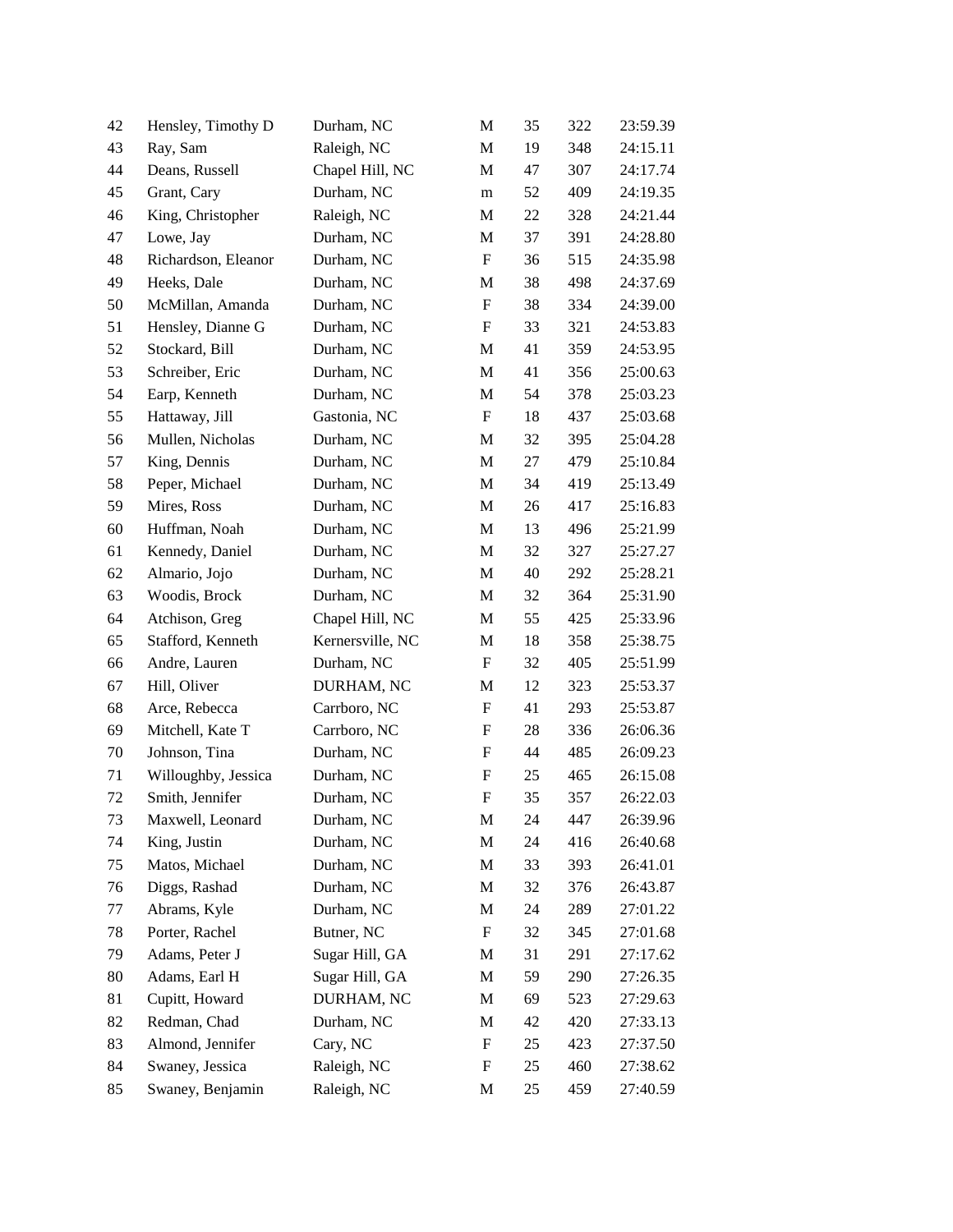| 86  | Stoen, Amanda       | Chapel Hill, NC | $\boldsymbol{\mathrm{F}}$ | 35 | 402 | 27:42.26 |
|-----|---------------------|-----------------|---------------------------|----|-----|----------|
| 87  | Munne, Joan         | Durham, NC      | M                         | 43 | 338 | 27:42.63 |
| 88  | Fernandez, Beth     | DURHAM, NC      | $\boldsymbol{\mathrm{F}}$ | 44 | 519 | 27:42.92 |
| 89  | Bradley, Sophia     | Durham, NC      | F                         | 11 | 470 | 27:43.50 |
| 90  | Schneider, Julianne | Carrboro, NC    | F                         | 11 | 355 | 27:58.05 |
| 91  | Wiese, Rob          | Carrboro, NC    | $\mathbf{M}$              | 46 | 361 | 27:58.44 |
| 92  | flickinger, chad    | Carrboro, NC    | m                         | 32 | 316 | 27:58.82 |
| 93  | Beatty, Brian       | Carrboro, NC    | M                         | 48 | 295 | 27:59.02 |
| 94  | Koshel, Laura       | Durham, NC      | F                         | 34 | 329 | 28:03.01 |
| 95  | Ward, Angie         | Durham, NC      | F                         | 41 | 464 | 28:11.93 |
| 96  | Ward, David         | Durham, NC      | M                         | 41 | 497 | 28:12.81 |
| 97  | Klapper, Annie      | Durham, NC      | F                         | 35 | 390 | 28:17.50 |
| 98  | Huffman, Katie      | Durham, NC      | F                         | 30 | 495 | 28:27.83 |
| 99  | Rhea, Francis       | Durham, NC      | M                         | 31 | 452 | 28:37.19 |
| 100 | Rhea, Sarah         | Durham, NC      | F                         | 33 | 453 | 28:37.80 |
| 101 | Ellis, Lisa         | Durham, NC      | F                         | 40 | 433 | 28:46.79 |
| 102 | Malloy, Howie       | Durham, NC      | M                         | 41 | 445 | 28:46.88 |
| 103 | Gallaghan, Safiya   | Durham, NC      | $\boldsymbol{\mathrm{F}}$ | 12 | 471 | 29:02.37 |
| 104 | Foster, Stephen     | Durham, NC      | M                         | 56 | 512 | 29:12.05 |
| 105 | Mayo, Derek         | Charlotte, NC   | M                         | 34 | 333 | 29:21.22 |
| 106 | Mitchell, Debbie    | Cary, NC        | $\boldsymbol{\mathrm{F}}$ | 41 | 481 | 29:21.75 |
| 107 | Brister, Roxann     | Cary, NC        | F                         | 38 | 427 | 29:22.17 |
| 108 | silva, james        | Chapel Hill, NC | M                         | 61 | 456 | 29:24.60 |
| 109 | Burroughs, Michael  | Durham, NC      | M                         | 42 | 370 | 29:27.76 |
| 110 | cheek, debi         | Durham, NC      | $\mathbf f$               | 51 | 506 | 29:34.00 |
| 111 | Hiemenz, Amanda     | Durham, NC      | $\boldsymbol{\mathrm{F}}$ | 29 | 411 | 29:45.70 |
| 112 | Hiemenz, Nicolas    | Durham, NC      | M                         | 29 | 412 | 29:46.20 |
| 113 | DeFlora, Ellen      | Durham, NC      | F                         | 52 | 375 | 29:51.36 |
| 114 | Ramirez, Guiza      | Durham, NC      | F                         | 34 | 451 | 29:54.69 |
| 115 | Faulkner, Valerie   | Durham, NC      | F                         | 48 | 314 | 30:03.34 |
| 116 | Glen, Kimberly      | Durham, NC      | $\mathbf F$               | 50 | 408 | 30:10.31 |
| 117 | Salaam, Nadera      | Durham, NC      | F                         | 34 | 400 | 30:26.45 |
| 118 | Morse, Debbie       | Durham, NC      | F                         | 59 | 489 | 30:34.88 |
| 119 | Cupitt, Julia       | Durham, NC      | F                         | 63 | 522 | 30:34.96 |
| 120 | Santel, Jessica     | Durham, NC      | F                         | 33 | 352 | 30:35.62 |
| 121 | Hodgson, Jason      | Durham, NC      | M                         | 35 | 384 | 30:39.83 |
| 122 | Fowler, Elena       | Durham, NC      | F                         | 26 | 435 | 30:42.93 |
| 123 | Freedman, Jan       | Durham, NC      | F                         | 47 | 436 | 30:47.22 |
| 124 | Hemlall, Krishna    | Greensboro, NC  | M                         | 26 | 438 | 30:48.41 |
| 125 | Barden, Diana       | Durham, NC      | F                         | 30 | 518 | 30:52.14 |
| 126 | Williams, Jay       | Durham, NC      | M                         | 37 | 404 | 30:53.06 |
| 127 | Amos, Allison       | Durham, NC      | F                         | 24 | 366 | 30:54.37 |
| 128 | Lowe, Nikki         | Durham, NC      | F                         | 36 | 392 | 30:55.46 |
| 129 | Hester, Erin        | Durham, NC      | F                         | 22 | 493 | 30:57.11 |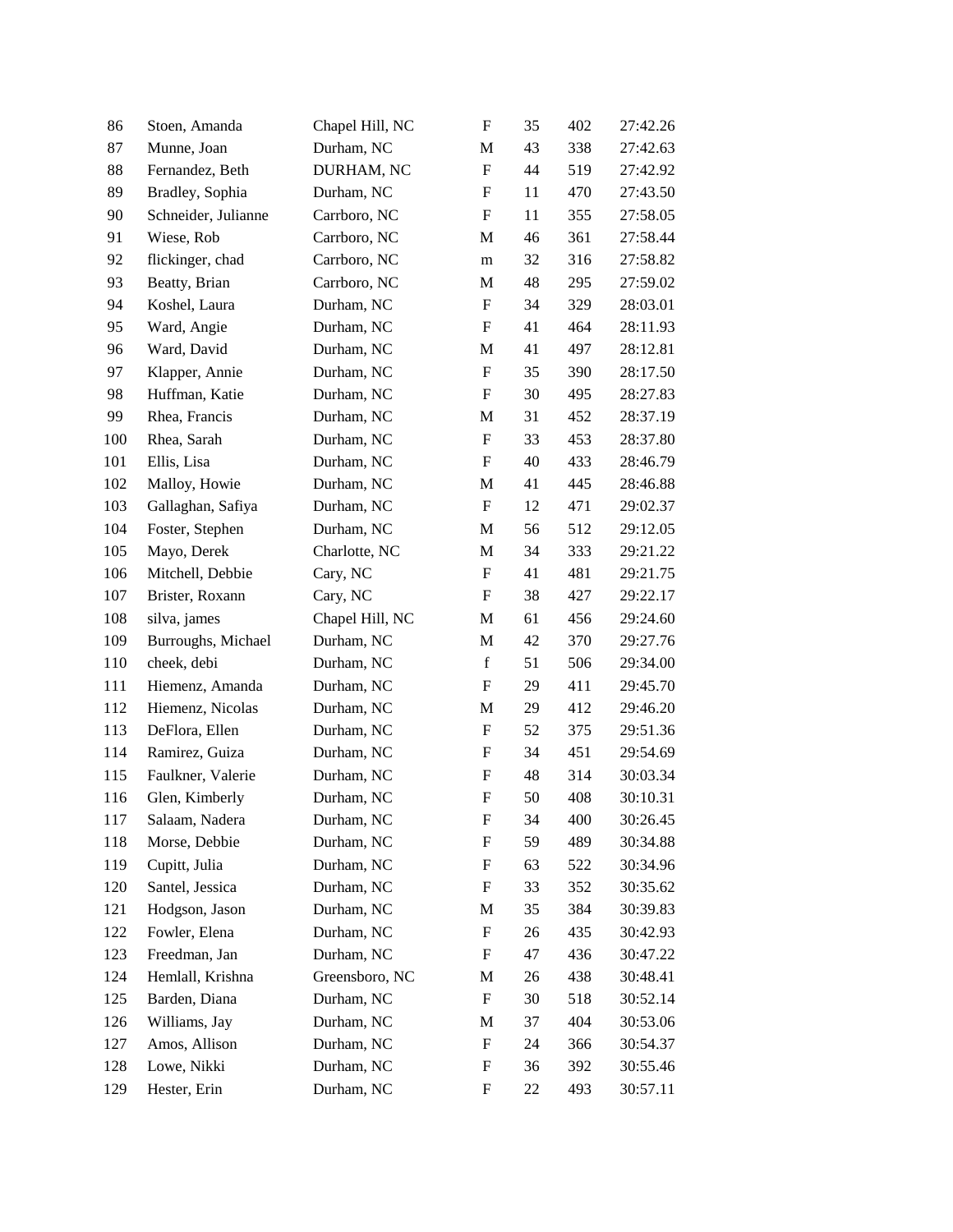| 130 | Hughes, Rachel       | Durham, NC     | F                         | 22     | 492 | 30:57.30 |
|-----|----------------------|----------------|---------------------------|--------|-----|----------|
| 131 | Williams, Alicia     | Raleigh, NC    | F                         | 21     | 362 | 31:06.83 |
| 132 | Justice, Becky       | Durham, NC     | F                         | 31     | 440 | 31:09.96 |
| 133 | Labriola, Deana      | Durham, NC     | F                         | 35     | 516 | 31:10.06 |
| 134 | Qualls, Wendi        | Durham, NC     | F                         | 42     | 513 | 31:13.41 |
| 135 | Erving, Chris        | Garner, NC     | M                         | 33     | 311 | 31:40.35 |
| 136 | Almond, Joshua       | Cary, NC       | M                         | 25     | 424 | 31:44.84 |
| 137 | Bradley, Elena       | Durham, NC     | F                         | $\tau$ | 469 | 32:00.14 |
| 138 | Ogle, Scott          | Durham, NC     | M                         | 36     | 342 | 32:01.61 |
| 139 | Streck, LynColleen   | Durham, NC     | F                         | 59     | 503 | 32:08.70 |
| 140 | Riley, Rebecca       | Durham, NC     | F                         | 27     | 349 | 32:13.22 |
| 141 | Sumner, CC           | Durham, NC     | F                         | 32     | 458 | 32:13.98 |
| 142 | Ehmann, Ginger       | Durham, NC     | F                         | 36     | 379 | 32:15.54 |
| 143 | Buie, Larry          | Durham, NC     | M                         | 39     | 478 | 32:22.08 |
| 144 | Duke, Jessica        | Durham, NC     | F                         | 24     | 377 | 32:22.22 |
| 145 | Couch, Nelson        | Durham, NC     | M                         | 61     | 374 | 32:32.87 |
| 146 | Grippi, Cinda        | Durham, NC     | F                         | 35     | 381 | 32:57.41 |
| 147 | Morow, Shauna        | Durham, NC     | F                         | 32     | 337 | 33:00.62 |
| 148 | Hilburn, Layla       | Durham, NC     | F                         | 31     | 383 | 33:09.54 |
| 149 | Kukuka, Inga         | Durham, NC     | F                         | 32     | 483 | 33:09.78 |
| 150 | Patnaude, Adrianne   | Durham, NC     | F                         | 28     | 488 | 33:27.80 |
| 151 | Newitt, Kristy       | Durham, NC     | F                         | 27     | 487 | 33:30.03 |
| 152 | Thomas, Adam         | Durham, NC     | M                         | 36     | 461 | 34:10.34 |
| 153 | Thomas, Brent        | Durham, NC     | M                         | 34     | 462 | 34:10.42 |
| 154 | Wood, Emily          | Raleigh, NC    | $\boldsymbol{F}$          | 22     | 491 | 34:15.79 |
| 155 | Porter, Alan         | Butner, NC     | M                         | 35     | 344 | 34:20.17 |
| 156 | Appold, Lindsay      | Durham, NC     | F                         | 16     | 468 | 34:20.75 |
| 157 | Nichols, Neal        | Durham, NC     | M                         | 38     | 340 | 35:01.34 |
| 158 | Corr, Suzanne D      | Durham, NC     | F                         | 47     | 302 | 35:13.23 |
| 159 | Neyhart, Hanna       | Durham, NC     | F                         | 36     | 398 | 35:23.55 |
| 160 | Maunz, Emily E       | Durham, NC     | $\boldsymbol{\mathrm{F}}$ | 31     | 331 | 35:44.20 |
| 161 | Bright, Presley      | Durham, NC     | F                         | 37     | 517 | 35:58.70 |
| 162 | Ebersole, Michelle   | Kure Beach, NC | F                         | 20     | 432 | 36:05.41 |
| 163 | Cook, Elizabeth C    | Carrboro, NC   | F                         | 44     | 301 | 36:07.28 |
| 164 | Clifford, Joan       | Durham, NC     | F                         | 44     | 298 | 36:13.43 |
| 165 | Hawthorne, Khalid R  | Durham, NC     | M                         | 35     | 320 | 36:20.30 |
| 166 | Foster, Jill         | DURHAM, NC     | F                         | 39     | 434 | 36:26.10 |
| 167 | McLendon, Beth       | Durham, NC     | F                         | 44     | 449 | 36:37.84 |
| 168 | Ruffing, M Shayne    | Durham, NC     | M                         | 41     | 350 | 36:44.86 |
| 169 | Ruffing, Madison     | Durham, NC     | F                         | 11     | 351 | 36:44.98 |
| 170 | Conklin-Miller, Jeff | Durham, NC     | M                         | 42     | 300 | 37:23.60 |
| 171 | Conklin-Miller, Emma | Durham, NC     | F                         | 12     | 299 | 37:23.73 |
| 172 | Santillan, Itzy      | Oxford, NC     | F                         | 18     | 353 | 37:35.22 |
| 173 | McLendon, Amber      | Durham, NC     | F                         | 32     | 448 | 37:54.42 |